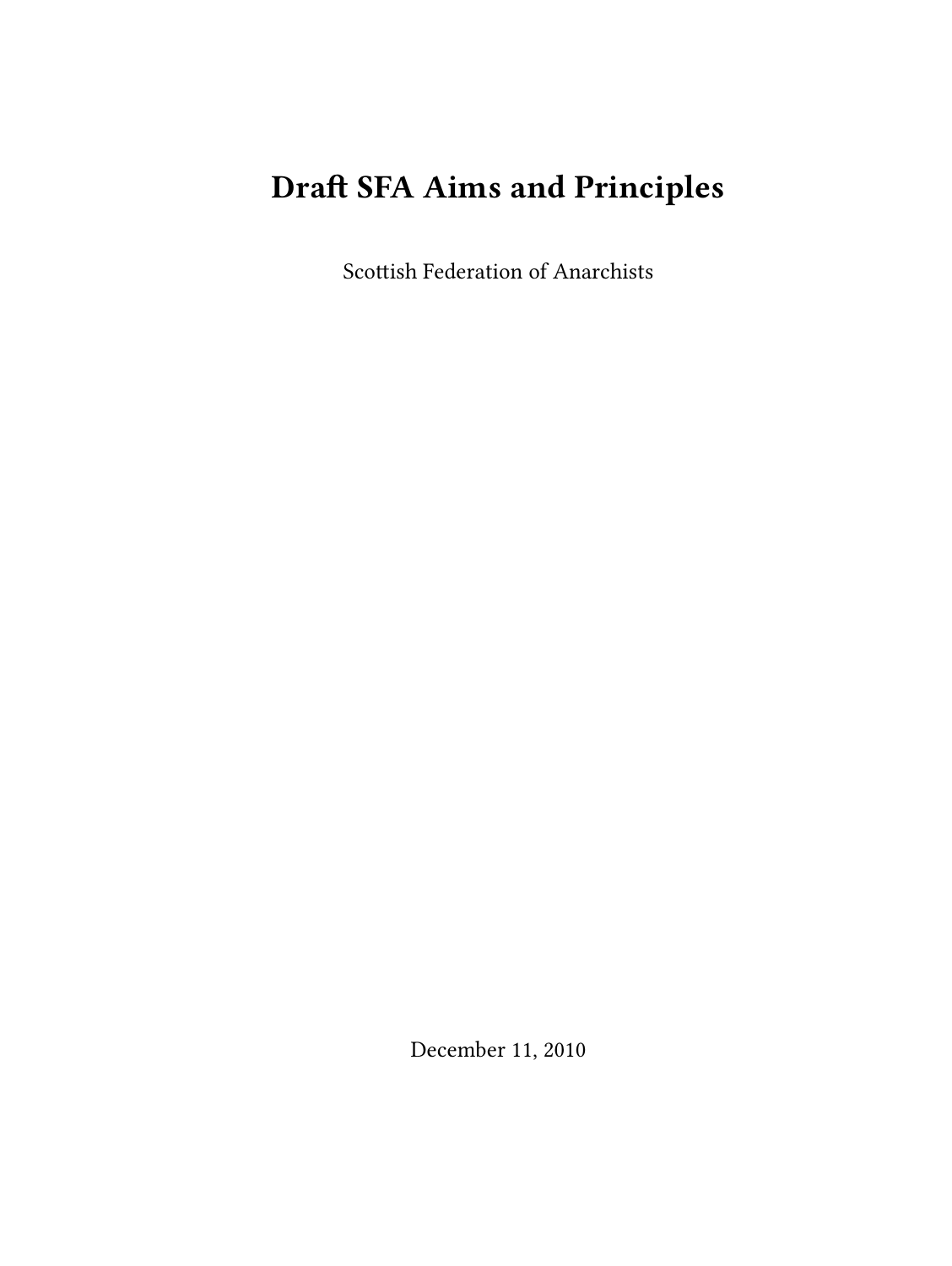## **Contents**

| SFA Aims and Principles $\ldots \ldots \ldots \ldots \ldots \ldots \ldots \ldots \ldots \ldots \ldots \ldots$ |  |  |  |  |  |  |  |  |  |  |  |  |  |  |  |  |  |  |
|---------------------------------------------------------------------------------------------------------------|--|--|--|--|--|--|--|--|--|--|--|--|--|--|--|--|--|--|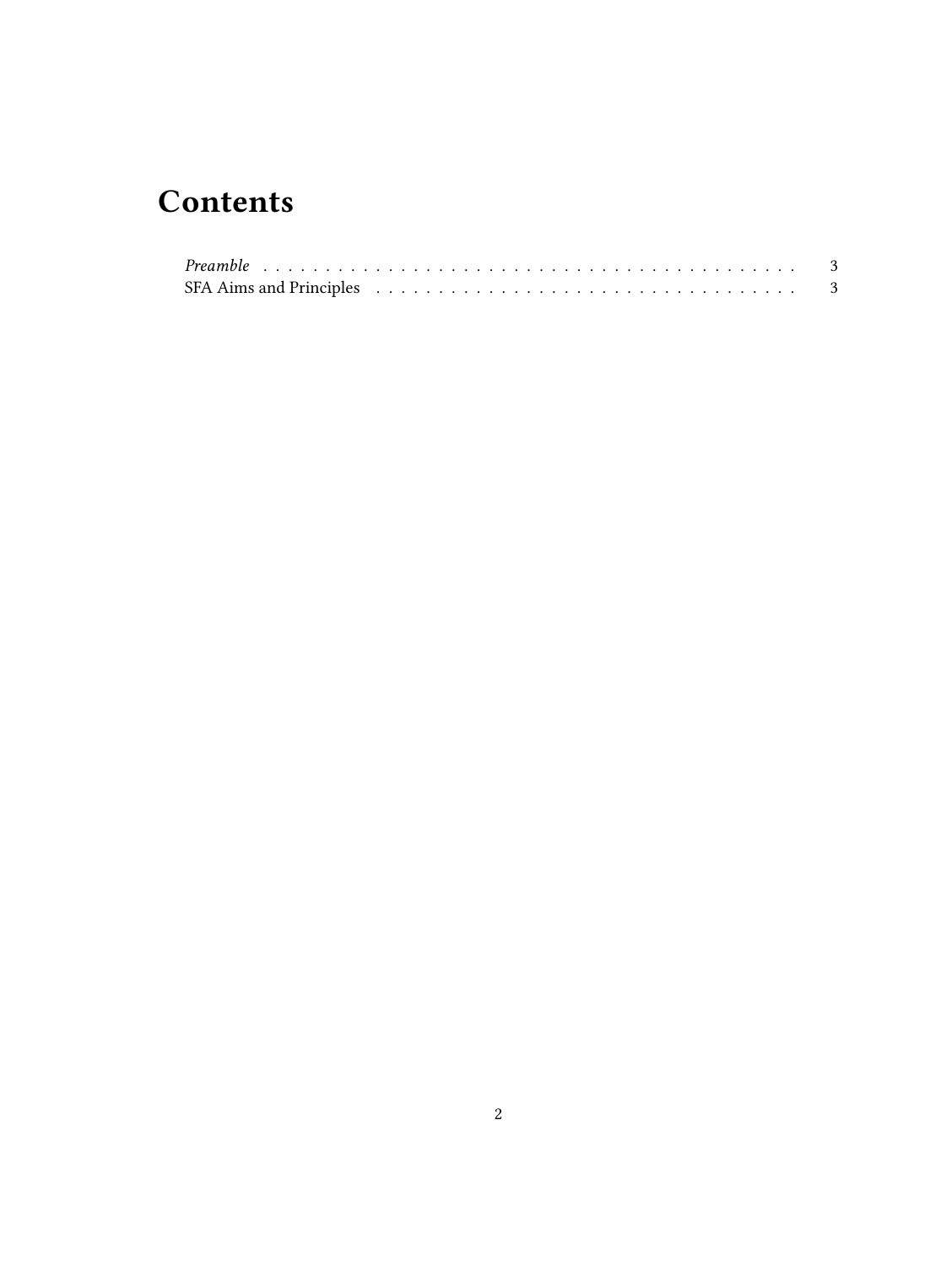The **Scottish Federation of Anarchists** (SFA) was a class struggle anarchist grouping of the early 1990s. It produced **Scottish Anarchist** magazine, a regular newsheet of the same name and had groups in Glasgow, Edinburgh, Dundee and elsewhere. It lasted a few years. Here is the draft of its *Aims and Principles*, which I wrote. The idea was to produce a basic statement of what we stood for to explain our ideas to others. It was accepted by the SFA, but with a different, and shorter, preamble.

## <span id="page-2-0"></span>*Preamble*

We fight for anarchism, a social system based on freedom, mutual aid and social justice. We are against all forms of state, economic exploitation and social oppression. Social wealth and the means to create it must be owned and controlled by society otherwise freedom and equality will never be realised.

Real change can only come through direct action. We need to organise and act together. Solidarity is strength! By resistance in our communities and workplaces we can change the world!

A new world can only be achieved by working class people, by our own actions and organisations. It can never be done be a political party acting for us. It must be decentralised and managed from below, directly by and for everyone without bosses, politicians, leaders and other parasites.

The movement to create such a free society must reflect its principles of liberty, equality and solidarity. We must build the ideas and structures of the new world today, in our struggles, not only in Scotland but across the globe.

The *Scottish Federation of Anarchists* is dedicated to this task. By our words and actions we try to spread the anarchist message and encourage the spirit of revolt.

*For a socialism that liberates*

## <span id="page-2-1"></span>**SFA Aims and Principles**

Under the present system we have no real say in the decisions that affect us, our communities or workplaces. Instead a minority has this power. This due to their ownership and control of social wealth and the means to create it. In Scotland, 7% of the population own 84% of the wealth. It's the interests of this elite that must be satisfied within "democracy", otherwise there is no investment, no production and no work.

Economically, capitalism results in power and privilege for the few, sacrifices and alienation for the rest of us. Continually we see the world we live in being destroyed, standardised and packaged so that this elite can make a few more pounds. Capitalism has turned every feeling and desire we have into an object to be bought and sold. Humanity and community have been replaced by price tags and commercials.

Politically, we live in a highly centralised state, over which we have little meaningful control. Every five years we get the chance to vote for a politician, a puppet for faceless bureaucrats and big business. A cross on a bit of paper for a state which treats us like children, telling us what we can and cannot do. A state that claims to know what's best for us regardless of what we actually think or want and which uses OUR money to subsidise capitalist firms and control us.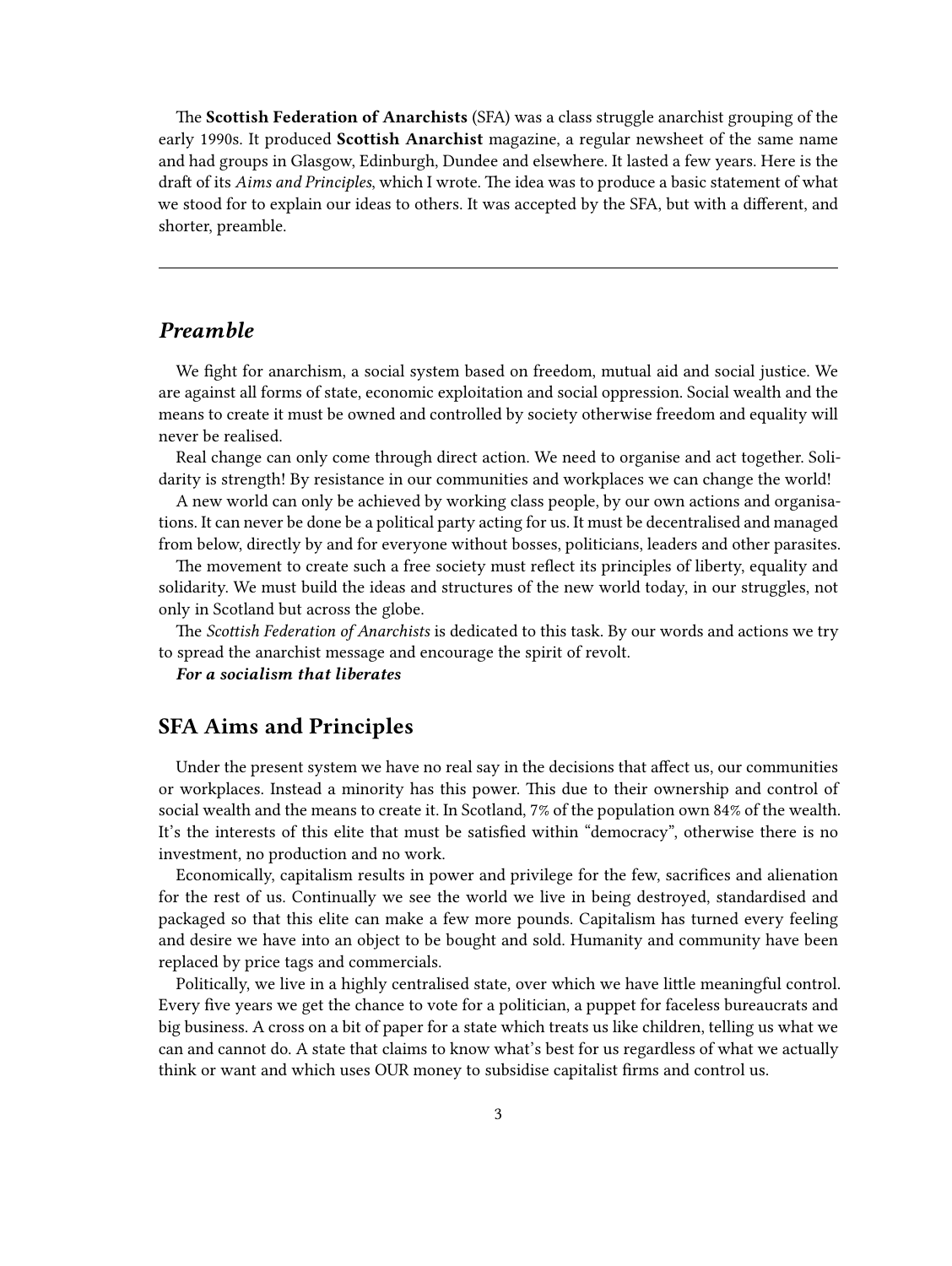Not all working class people are oppressed in the same manner. We also see the domination of women, black people and homosexuals and the institutionalisation of sexism, racism and homophobia. Such authoritarian relationships cause needless suffering and repress all involved. Such social oppression is only useful to our bosses, as they divide us, getting us to blame other working class people for the problems we all face, drawing our anger away from the system and those who run it.

Every individual, group or people has the right to be itself and to self-determination. But capitalism, results in the standardisation of cultures. Neither cultural diversity nor popular selfdetermination can withstand market forces, the power of multi-national companies or the conformity created by state centralisation.

But it does not have to be like this! The problems that afflict us and the planet, and the system that causes them, are not only harmful, they are unnecessary. Society can be organised in a better, one that meets the needs of all and the environment. This society is anarchy (or libertarian communism/socialism).

Anarchism comes from our needs and desires for freedom, equality and solidarity. It is the means by which we, the working class, can win the class war and create the sort of world we want and need.

Anarchism is based on the free federation of autonomous groups, directly controlled from the bottom up by their members. In an anarchist society, self-management replaces government and bosses. This decentralisation ensures that we take control of our own fates, without leaders and led.

A free society can only be created and run from below, by and for everyone. No political party acting or seizing power on our behalf can do it for us. We reject the "would-be" rulers of leftwing parties and their politics. A free society can never come through Parliament or any other state. Parliament is organised to protect privilege and oppression, it cannot be reformed. States by their structure and internal workings, create bureaucracy, with its own interests, power and privileges. They can never be used to abolish inequality and injustice.

We are against all forms of imperialism, where one country imposes its wishes and values upon another by economic or political means. Such domination can only be resisted by class struggle, not nationalism. Nationalism, like all cross class movements, means only a change in rulers. There are no common interests between the classes. Our lives will be no better under Scottish bosses and politicians. We can only be free in a free world, a world without capitalism and states.

Meaningful change can only happen from the struggles of the powerless resisting the powerful. We in the SFA are involved in such struggles and aim to encourage tendencies in this resistance towards:

- self-organisation and equality, people controlling their own struggles and organisations, rather than dependence on and control by leaders.
- collective direct action, rather than ineffectual lobbying or letter writing.
- combining workplace and community struggles and organisation rather than their division into different "single-issue" campaigns.
- the revolution of everyday life, not the poverty of consumerism or the boredom of left-wing politics.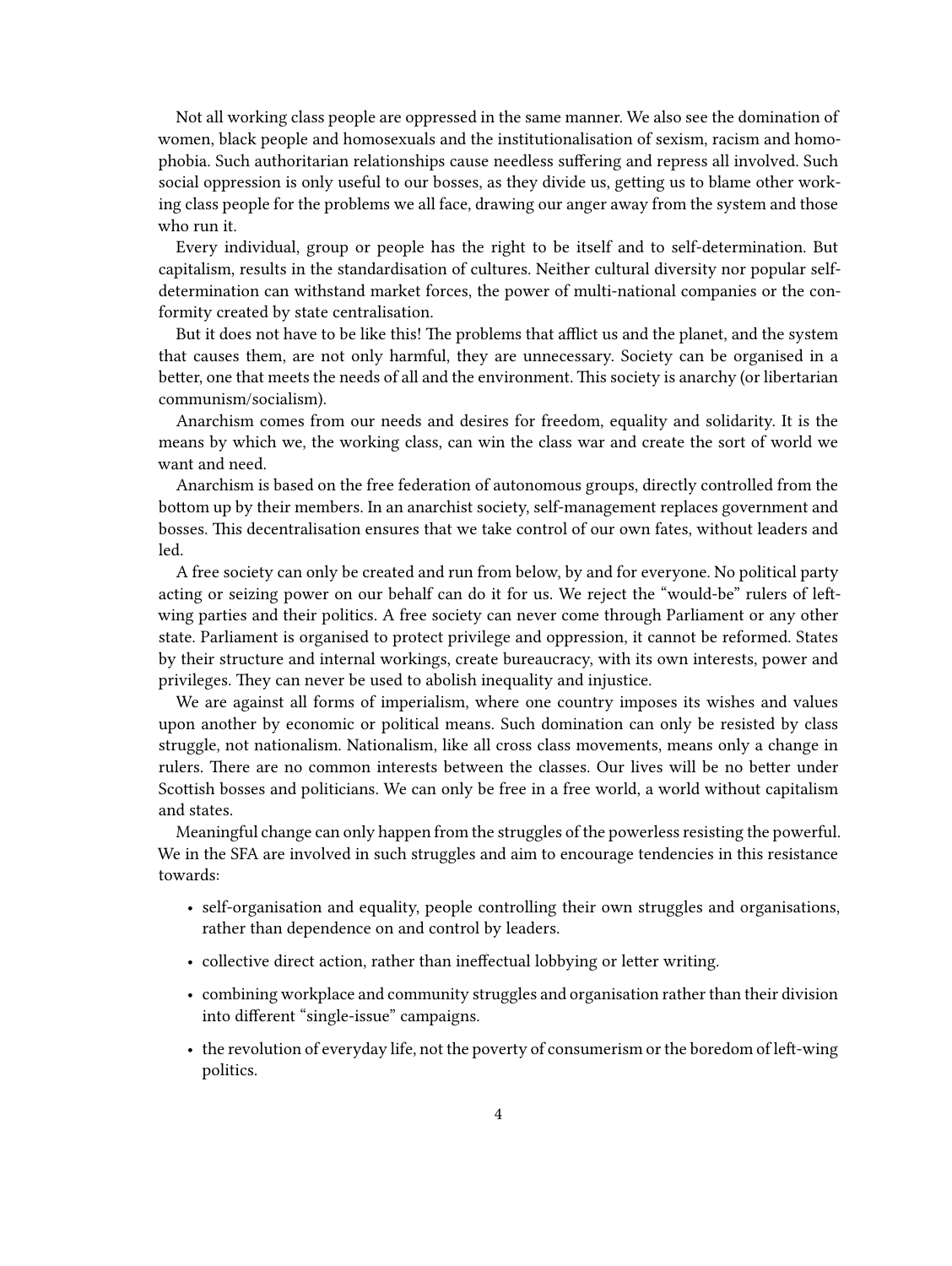- changing the fundamental aspects of capitalism, rather than tinkering with minor changes.
- revolution, not reformism, the working class and ruling class have nothing in common.

We reject the dead end of electioneering. We must organise and fight where we have real power, in our communities and workplaces. From there we can impose by direct action that which politicians can never get in Parliament. Only this can create the spirit of revolt needed to resist oppression and get improvements in the here and now, as well as creating a new world.

This new world is not for the distant future. It exists now, in our hearts. By organising ourselves, using direct action and showing solidarity we create the ideas and structures of this new world within the present one. Only this will allow us to organise as a class and take-over our workplaces and communities, so winning the class war. Without this take-over we will struggle within the system, but never replace it.

Our goal is the creation of a global community where

- the worlds' resources are held in common and shared.
- people manage their own lives, work and communities.
- all have an equal say in decision making through decentralised forms of organisation and their federation.
- relationships in all areas of life being based on equality and mutual respect.
- People live in harmony with nature.
- Goods and services are produced directly for human needs in the widest sense, this will mean that the market, exchange and money are abolished.

The SFA is a federation of autonomous groups and individuals, co-operating without any central governing body. We reject centralisation, hierarchy and bureaucracy. We believe in organising ourselves so that we reflect the kind of society we want to achieve.

While our immediate focus is Scotland, we are committed internationalists and wish to develop links and joint activity with revolutionaries world-wide.

The SFA welcomes the involvement of all those in basic agreement with these principles, regardless of whether they describe themselves as anarchists, autonomists, libertarian socialists/ communists or whatever.